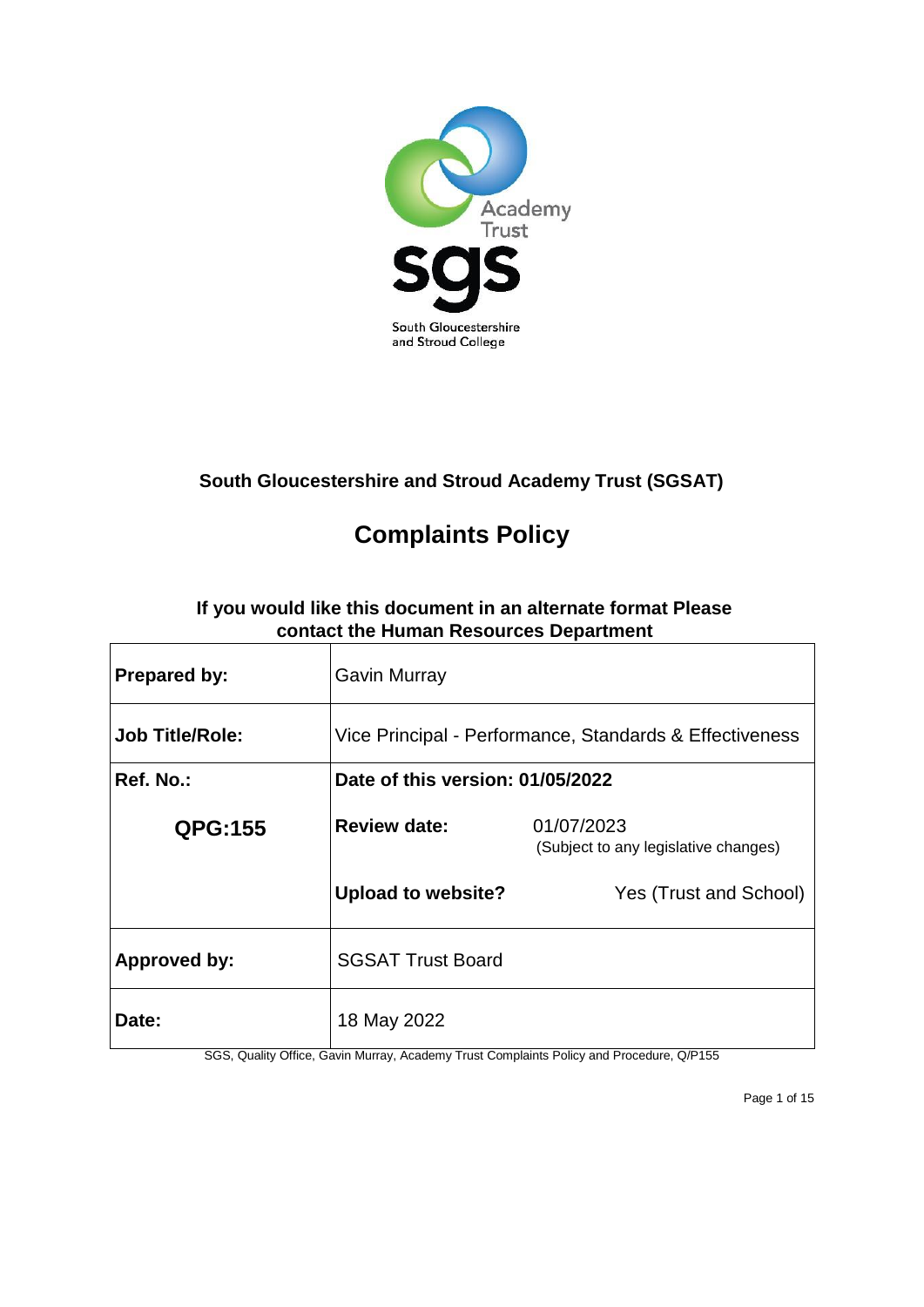# **Complaints Policy**

## **1. Policy Intent**

1.1. This Policy has been written to ensure compliance with South Gloucestershire and Stroud Academy Trust's (the Trust) obligations as set out in section 29 of the Education Act of 2002 and the 2015 Consumer Rights Act. This policy and procedures is designed to deal with all complaints relating to the Trust, Trust Schools and to any community facilities or services that the school provides, for which there are no separate (statutory) procedures.

### **2. Scope**

- 2.1. This Policy seeks to ensure that we develop positive and responsive partnerships with all our pupils, employers, public service providers and the communities we serve. Our review of feedback is used to inform planning and the continual improvement of the wider learning experience and the services that the Trust and that Trust Schools provide.
- 2.2. This policy aims to establish a good practice framework for handling suggestions and complaints; to provide an overview of the key factors included in our processes and set out underlying principles and operational guidance to support an understanding of timeframes, progression between review stages, and record-keeping.
- 2.3. This Policy is not intended to refer to complaints about decisions concerning pupil behaviour, financial aid, or assessment. Complainants are advised to refer to the appropriate policy prior to submitting a complaint under this policy.

### **3. Policy implementation**

3.1. All Trust Stakeholders will have regard to the objectives and principles of this policy and as such are encouraged to talk to Trust staff in order to make their views known and to resolve concerns and issues before they become complaints.

The Trust's complaints procedures, laid out below, are intended to be used by pupils and their parents or guardians. The term 'pupil' refers to anyone registered or enrolled with a Trust School and those who have left a Trust School within the last 12 months. The Trust will however accept complaints form a pupil's representative. However, we will not usually investigate a complaint without first confirming with the affected pupil or their parent or guardian that they wish to open a complaint.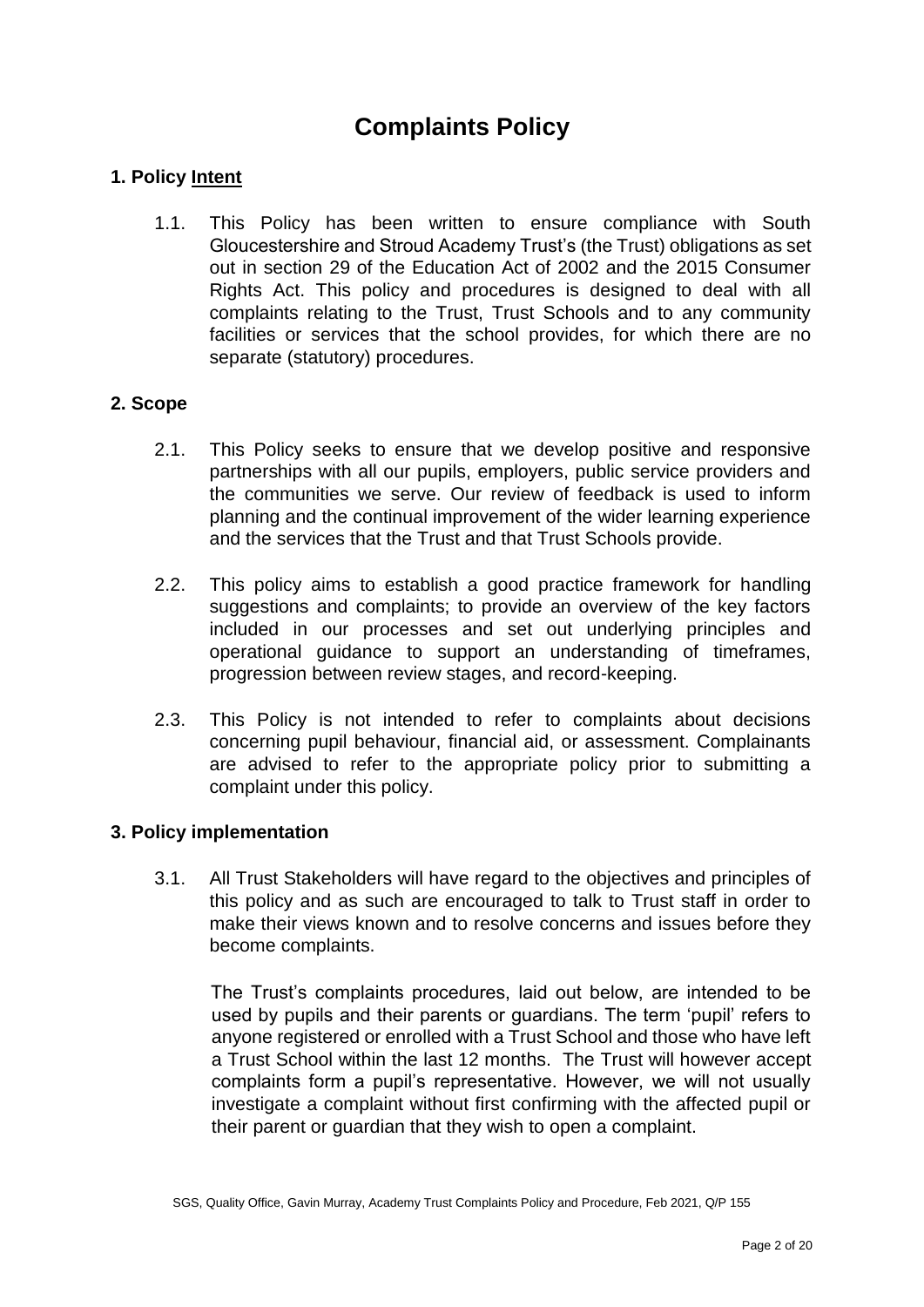You must raise the complaint within three months of the incident or, where a series of associated incidents have occurred, within three months of the last of these incidents. We will consider complaints made outside of this time frame if exceptional circumstances apply.

We will consider complaints made outside of term time to have been received on the first school day after the holiday period.

The Trust recognises that issues and concerns, which lead to formal complaints are often highly emotive. However, Trust staff have the right to be treated with respect and protected against unacceptable behaviour. Complainants who are rude or disrespectful will be warned once about any unreasonable behaviour and where such behaviour is repeated the Trust will terminate consideration of their complaint and if the complaint is being made by a pupil, may issue a disciplinary to the pupil, according to the Trusts Disciplinary Policy and Procedure.

The Trust will also terminate consideration of complaints which it considers to be frivolous or vexatious. Examples of such complaints and academic appeals include:

- complaints or academic appeals which are obsessive, harassing, or repetitive
- Complainants who insist on pursuing non-meritorious complaints or academic appeals and/or unrealistic or unreasonable outcomes
- Complainants who insist on pursuing what may be meritorious complaints or academic appeals in an unreasonable manner
- Complaints or academic appeals which are designed to cause disruption or annoyance
- Complaints or demands for redress which lack any serious purpose or value.

Alternatively, the Trust may decide to manage unreasonable complainant behaviour by:

- Placing limits on the number and duration of contacts with staff per week or month.
- Offering a restricted time slot for necessary calls.
- Limiting the complainant to one medium of contact (telephone, letter, email etc)
- Requiring the complainant to communicate only with one named member of staff.
- 3.2. Trust Staff will seek to respond to concerns and address issues raised with them in a timely fashion; and forward, to the nominated complaints personnel, at the first available opportunity, as appropriate and as per the identified process.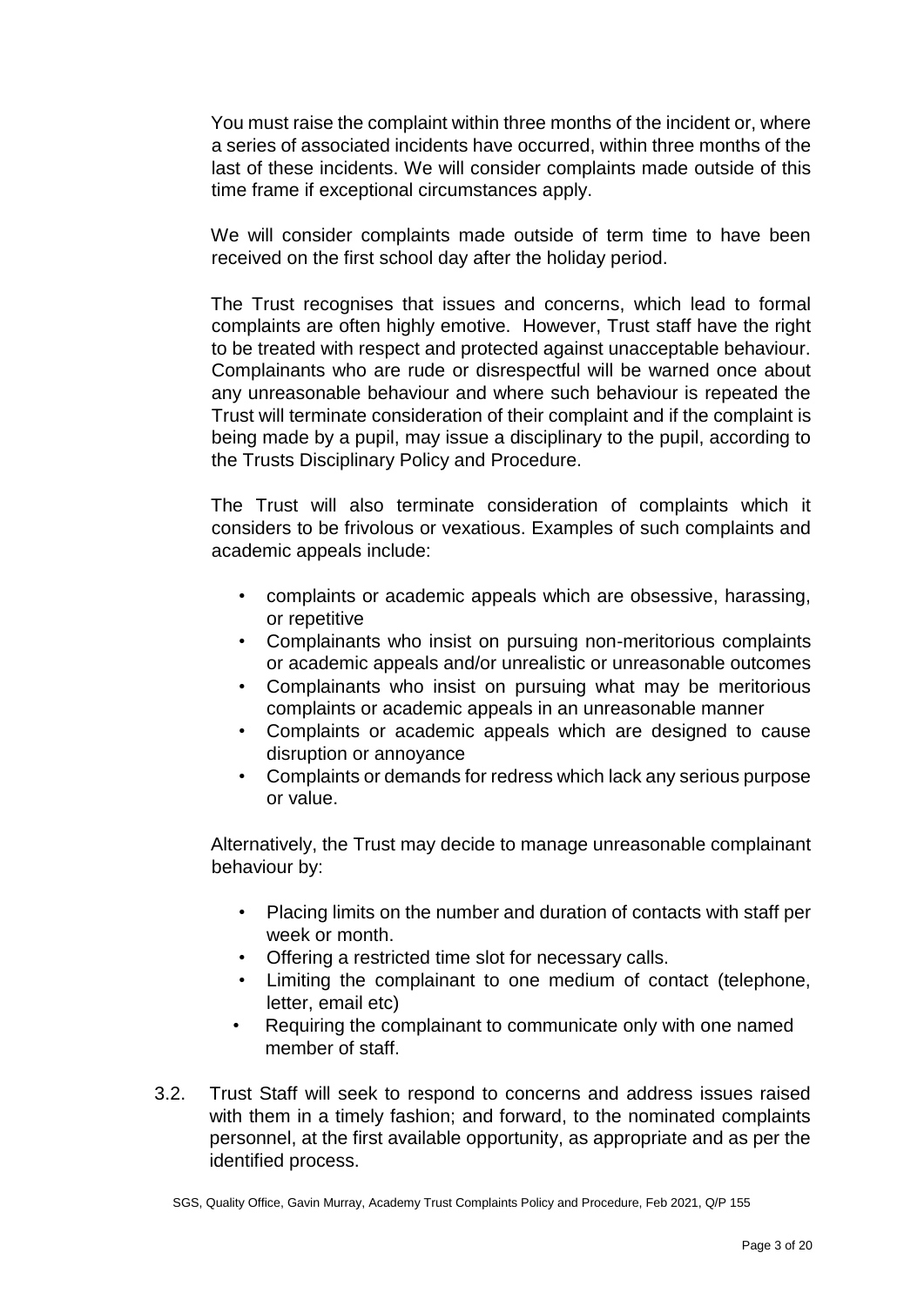Staff will respond sensitively to the issues and concerns raised with them. Effective complaints handling requires a local, informal element which is capable of resolving concerns before they become formal complaints. This is the first stage of our complaint procedure. Staff who receive concerns should:

- Seek to provide individuals with more information or a more detailed explanation to alleviate concerns. Where appropriate staff must be proactive in making reasonable adjustments for pupils or, where appropriate, instigate action to mitigate for individual circumstances beyond a pupil's control.
- Be proactive in suggesting solutions
- Be empathetic and understanding when there is no apparent solution
- Make an apology where it seems appropriate to do so
- Introduce pupils and staff to trained mediators or conciliators.

Staff will direct pupils towards the support services available to them, which can provide helpful independent support and advice to those who wish to pursue a complaint.

Staff will endeavour to identify pupils (complainants) who have mental health issues, disabilities or other personal characteristics that may mean that they need additional support. All complainants who require additional support should be advised as to how they can access support to make their complaint or signpost them to other sources of support such as counselling services; or, where appropriate, services external to the Trust. If a pupil appears unable to engage effectively with the complaints procedures, staff may wish to suggest that the pupil appoints a representative; and it may be appropriate to suspend the consideration of a complaint until the pupil has accessed appropriate support.

Trust and School Support Staff, when supporting a pupil to make a complaint, must advocate for that pupil and act in their best interests at all times.

# **4. Confidentiality**

- 4.1. Complaints and academic appeals should be handled with an appropriate level of confidentiality, with information released only to those who need it for the purposes of investigating or responding to the complaint or academic appeal. No third party should be told any more about the investigation than is strictly necessary in order to obtain the information required from them.
- SGS, Quality Office, Gavin Murray, Academy Trust Complaints Policy and Procedure, Feb 2021, Q/P 155 4.2. Where a complaint is made about another pupil or a member of staff they will be told about the existence and nature of the complaint, so that they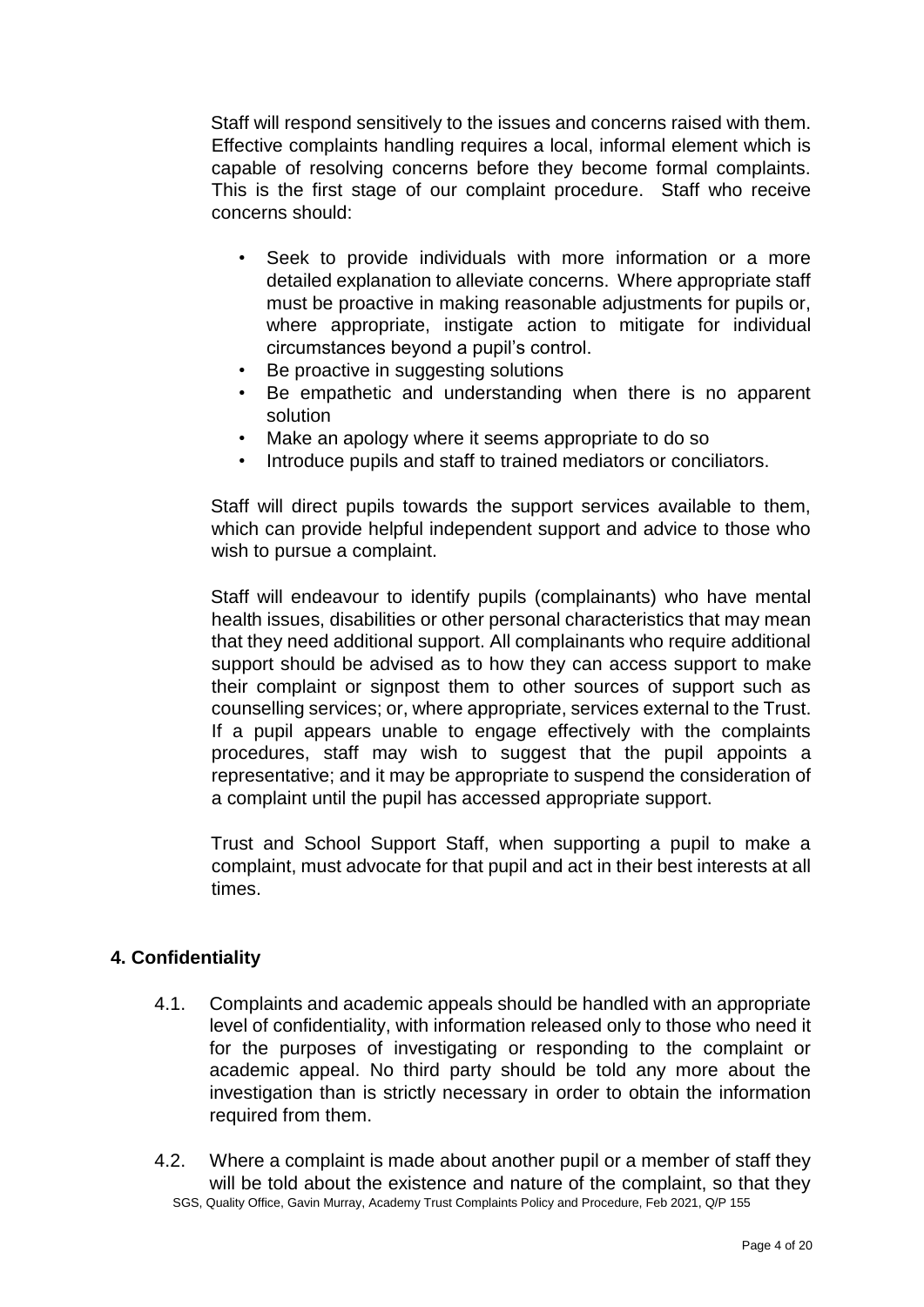may adequately defend themselves against that complaint. The pupil bringing the complaint will be told the outcome. However, it is not appropriate to share specific details affecting other pupils or staff members, particularly where disciplinary action is being taken, and therefore these details will remain confidential.

### **5. Reporting requirements**

- 5.1. Valuable feedback is obtained through the consideration and resolution of complaints and academic appeals. Both procedures allow the Trust to identify opportunities to improve provision of services and academic decision making. All formal complaints will be recorded and used for analysis and management reporting. The Trust Board will receive reports, at least annually.
- 5.2. The recording, analysis and management reporting of complaints and appeals will include an analysis of the prevalence of issues relating to equality, diversity and inclusion.
- 5.3 Any panel review of a Complaint in line with this procedure and in accordance with Part 7 of the Education (Independent School Standards) Regulations 2014 (the regulations), will ensure that its findings and recommendations are sent by electronic mail or otherwise given to the complainant and, where relevant, the person complained about. Furthermore, they will be available for inspection on the school premises by the proprietor and the head teacher. A written record will be kept of all complaints, and of whether they are resolved at the preliminary stage or proceed to a panel hearing, along with what actions have been taken, regardless of the decision. All correspondence statements and records relating to individual complaints will be kept confidential, except where the Secretary of State or a body conducting an inspection under section 109 of the 2008 Act requests access to them.

# **6. Complaints and appeals arising from the Coronavirus/ Covid-19 pandemic**

- 6.1. Coronavirus/Covid-19 is an unforeseen and unprecedented circumstance, beyond the reasonable control of the Trust and individual Trust Schools. Like all educational institutions, the outbreak of Coronavirus has interfered with our continuing ability, to deliver programmes and other services in accordance with the descriptions provided on our website and within our prospectuses. However, the Trust is committed to use all reasonable endeavours to minimise disruption as far as it is practicable to do so.
- 6.2. Where it is not practical to do so, pupils will not be penalised for missing any teaching or assessments because they have coronavirus symptoms,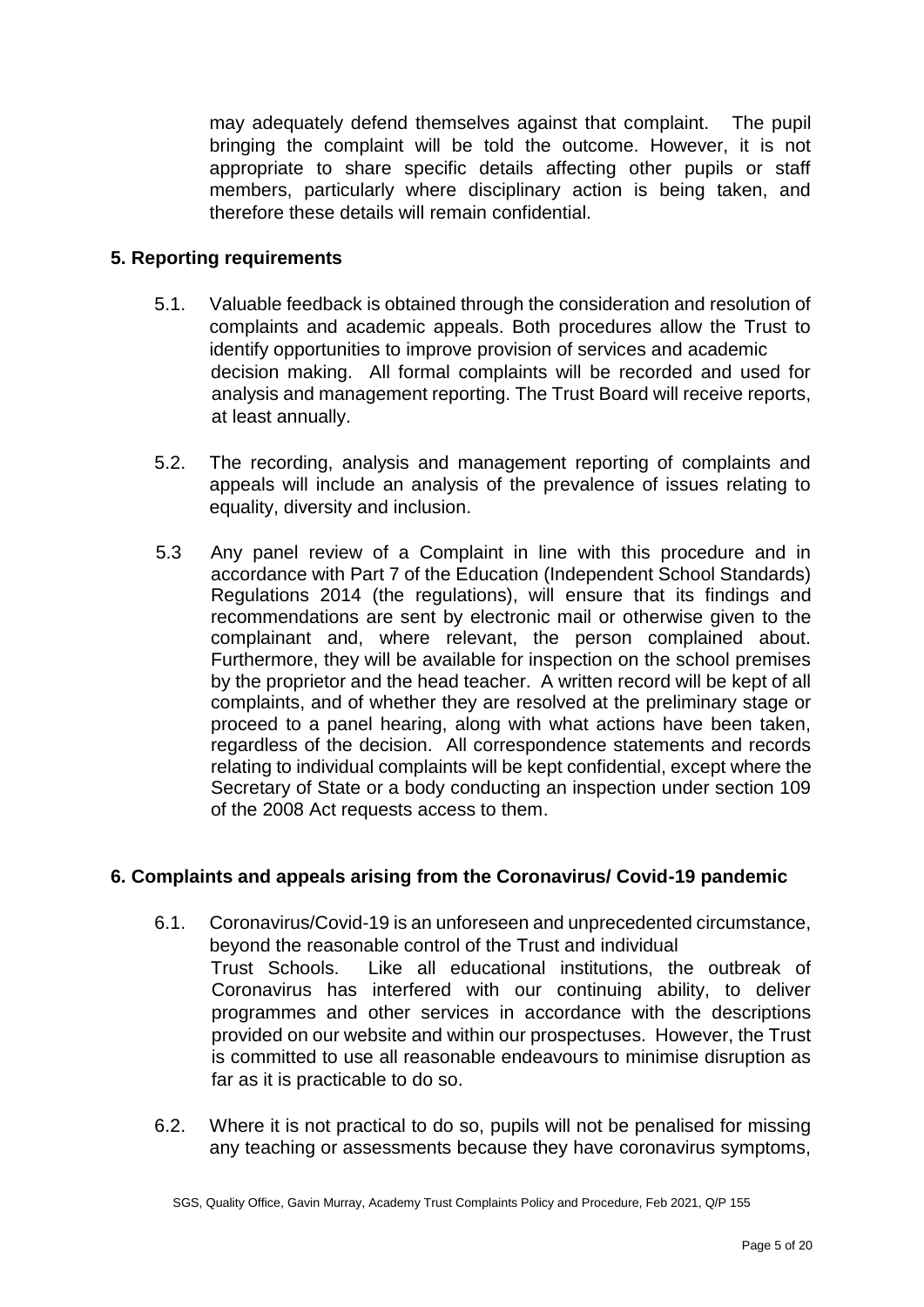because they are following advice to self-isolate, or because they have unexpected caring responsibilities.

- 6.3. All pupils have been advised of what they must do in these circumstances, and how they should report a sickness absence.
- 6.4. In the grip of a pandemic or public health emergency the Trust may relax strict rules about needing medical evidence to support sickness absences. However, periods of illness, self-isolation or caring responsibilities must still be reported. If you think that these may impact upon your ability to continue to engage with or complete your studies you must communicate this to the Trust without delay; and before any assessment decision is made.
- 6.5. You may be able to make a complaint about how the coronavirus has affected your studies. Depending on the circumstances, you may also be able to make an academic appeal if your progress or grades have been affected. But all providers, the Trust included, will not yet know what measures will be put in place to overcome the challenges that this disruption is causing. However, the Trust is committed to the principles of fairness and expects that pupils, who have complaints, follow the informal early resolution process before lodging a formal complaint.
- 6.6. The Trust is unable to accept formal complaints, related to Coronavirus/Covid-19 unless the informal early resolution process has been attempted.

### **7. Resolving complaints**

At each stage in the procedure, the Trust wants to resolve the complaint. If appropriate, we will acknowledge that the complaint is upheld in whole or in part. In addition, we may offer one or more of the following:

- · an explanation
- an admission that the situation could have been handled differently or better
- an assurance that we will try to ensure the event complained of will not recur
- · an explanation of the steps that have been or will be taken to help ensure that it will not happen again and an indication of the timescales within which any changes will be made
- an undertaking to review school policies in light of the complaint
- · an apology

#### **8. Enforcement**

8.1. Failure to comply with this policy may result in complaints being rejected or investigations stopped.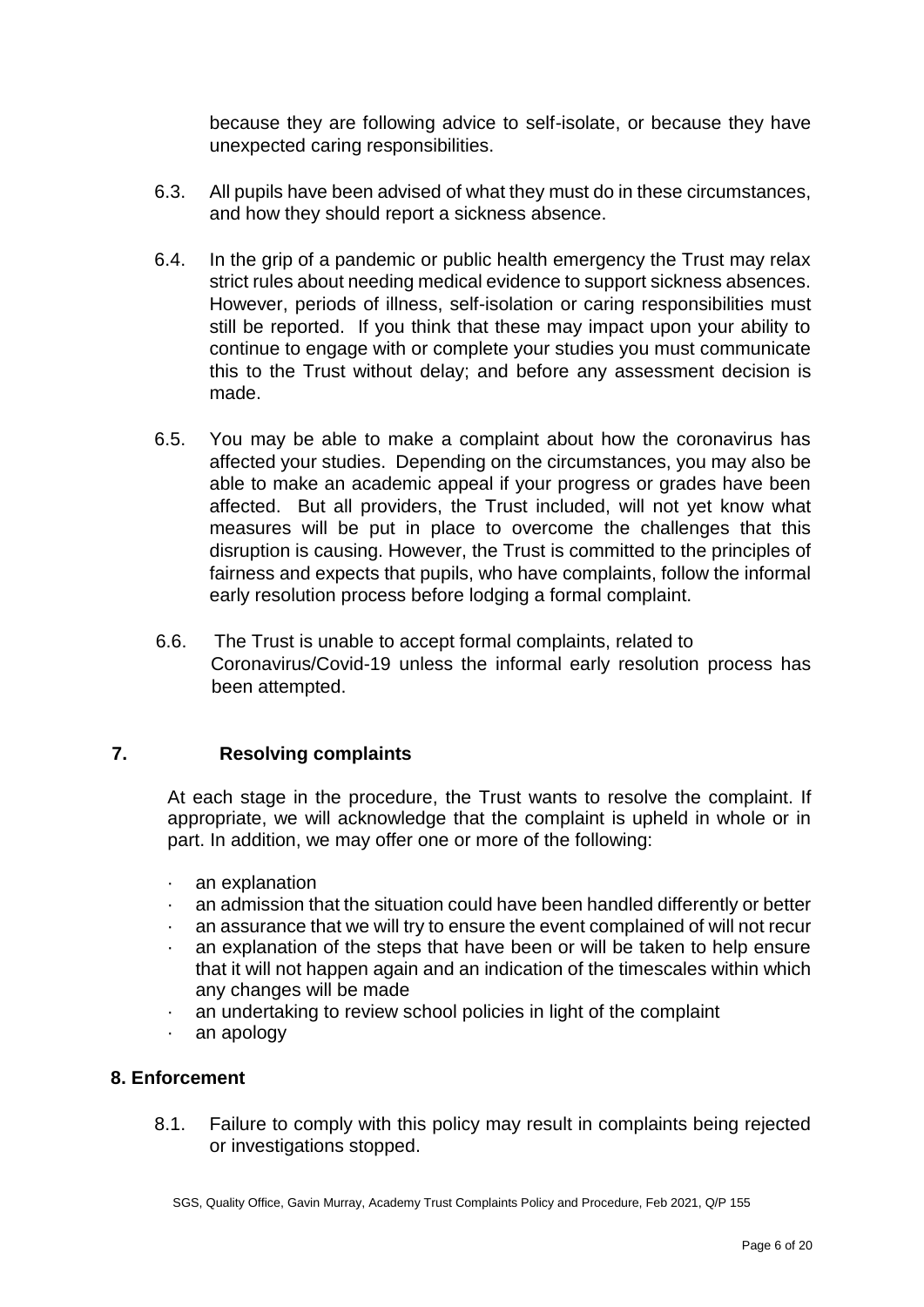# **9. Related Policies, Procedures, Charters, Plans, Guidance and Legislation**

- Section 29(2) of the Education Act 2002
- Part 7 of the Education (Independent School Standards) Regulations 2014 (the regulations)
- Human Rights Act 1998
- Equality Act 2010
- Freedom of Information Act 2000
- Data Protection Act 2018 The 7 principles of public life

### **10. Impact**

10.1. By listening to and responding positively to feedback the Trust aims to focus on the development of the whole child by involving pupils, parents and staff in a supportive, aspirational and caring environment. We will positively promote and nurture the academic, moral, social, physical and creative growth of the children in our care.'

### **11. Procedure**

As referenced in 3.2 above, effective complaints handling requires a local, informal element which is capable of resolving concerns before they become formal complaints. The following process is applicable, once local informal resolution (Stage 1) opportunities have been exhausted.

### **Stage 2**

Formal complaints must be made to the head teacher (unless they are about the head teacher), via the school office. This may be done in person, in writing (preferably on the Complaint Form), or by telephone.

The head teacher will record the date the complaint is received and will acknowledge receipt of the complaint in writing (either by letter or email) within five school days.

Within this response, the head teacher will seek to clarify the nature of the complaint, ask what remains unresolved and what outcome the complainant would like to see. The head teacher can consider whether a face to face meeting is the most appropriate way of doing this.

Note: During investigation, the head teacher may act in liaison with the DCEO of the Trust if considered appropriate or may delegate the investigation to another member of the school's senior leadership team, but not the decision to be taken.

During the investigation, the head teacher (or investigator) may: if necessary:

SGS, Quality Office, Gavin Murray, Academy Trust Complaints Policy and Procedure, Feb 2021, Q/P 155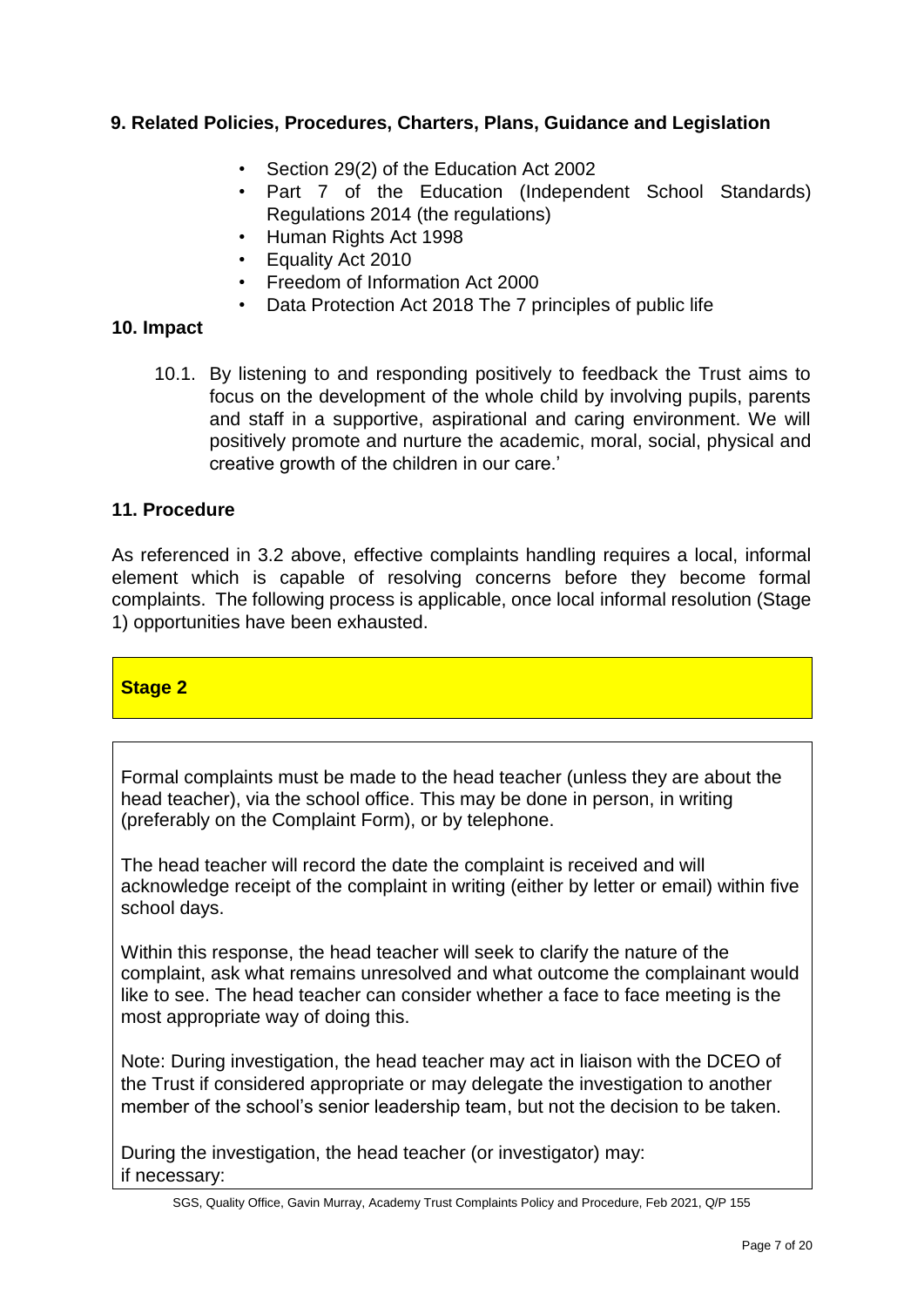- interview those involved in the matter and/or those complained of, allowing them to be accompanied if they wish
- keep a written record of any meetings/interviews in relation to their investigation.

At the conclusion of their investigation, the head teacher will provide a formal written response within 30 school days of the date of receipt of the complaint.

If the head teacher is unable to meet this deadline, they will provide the complainant with an update and revised response date.

The response will detail any actions taken to investigate the complaint and provide a full explanation of the decision made and the reason(s) for it. Where appropriate, it will include details of actions to be taken to resolve the complaint.

The head teacher will advise the complainant of how to escalate their complaint should they remain dissatisfied with the outcome of Stage 2.

If the complaint is about the head teacher, this will be investigated by the Deputy CEO of the Trust or some other person whom the Trust considers to be appropriate in terms of skills and position. If the complaint is about a member of the Local School Board (LSB) or LSB Chair, this will be investigated by a suitably skilled and impartial member of the LSB to complete all the actions at Stage 2.

Complaints about the head teacher or a member of the LSB must be made to the LSB Clerk, via the school office.

If the complaint is about the Deputy CEO of the Trust, this will be investigated by the CEO of the Trust, or some other person whom the Trust considers to be appropriate in terms of skills and position.

If the complaint is about the CEO of the Trust, this will be investigated by a suitably skilled and impartial member of the Board of Trustees.

**If the complainant is dissatisfied with the outcome at Stage 2 and wishes to take the matter further, they can escalate the complaint to Stage 3**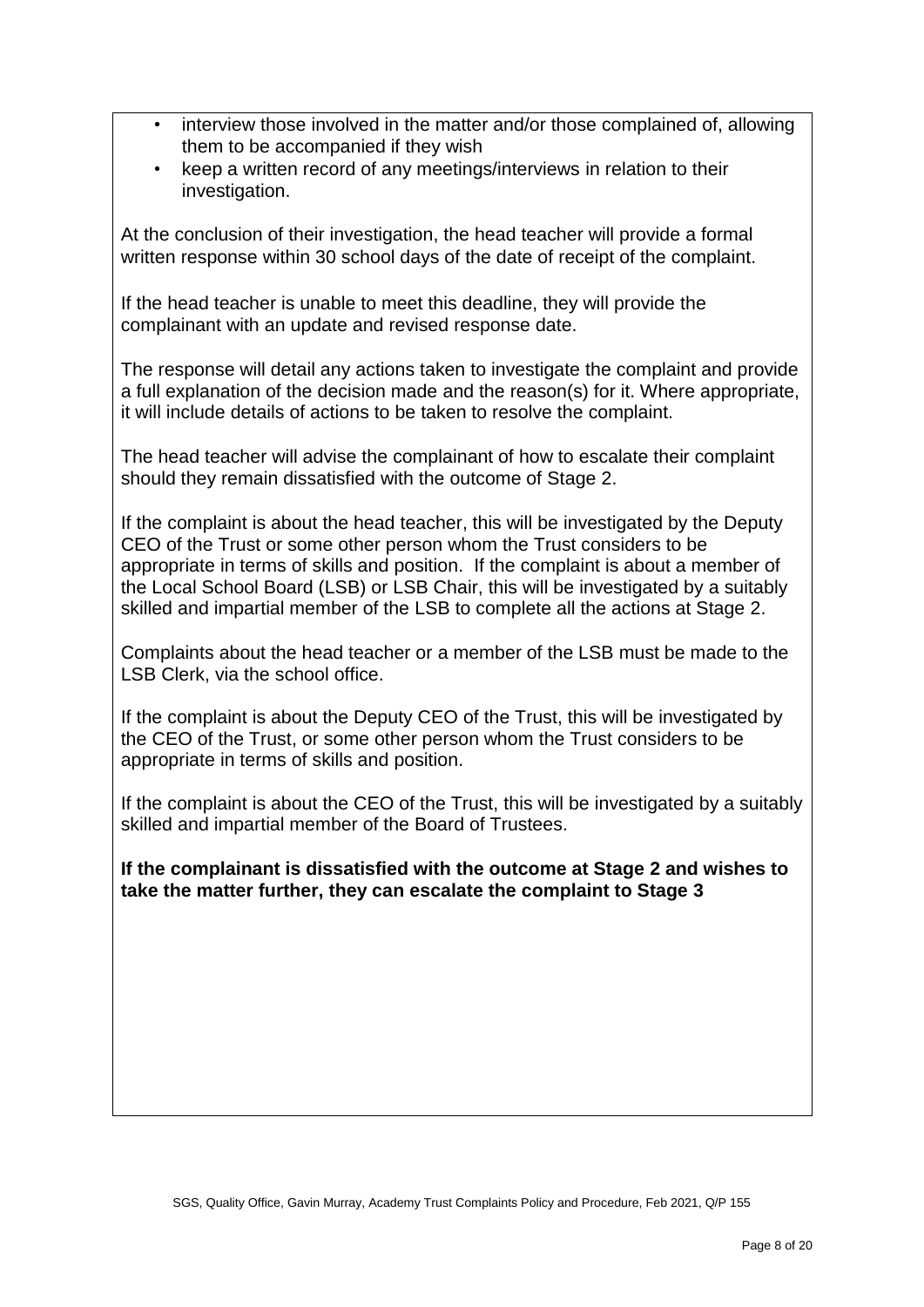# **Stage 3**

This is the enhanced stage of the complaints procedure. This level is not applicable to complaints about the head teacher or staff conduct. The latter may be considered under staff disciplinary procedure and therefore outcomes will not be shared.

A request to escalate to Stage 3 must be made in writing to the LSB Clerk, via the school office, within 10 school days following receipt by the complainant of the Stage 2 response. Any request received outside of this time frame will only be considered in exceptional circumstances.

The LSB Clerk will record the date on which the request is received. A written acknowledgment will be sent by the Clerk to the complainant within five school days.

Any written communication required by Stage 3 may be sent by either first class post or by email. Any communication sent by first class post will be treated (if properly addressed) as having been received two school days after proof of posting; emails will be treated as being received by the addressee at the time of transmission if before 3pm on a school day, or at 9am on the next following school day if received after 3pm on the day of transmission.

Following receipt of the request, and within 15 school days, the Local School Board (LSB) will convene a complaint committee. This will comprise up to three available and impartial members of the LSB and an independent person with no direct involvement in the management or running of the school. In the case of pressing need, however, the Chair of the LSB (if available and impartial) shall be empowered to act alone; failing which, the Vice-Chair shall be so empowered.

If the complaint is about a member of the LSB or Chair of the LSB, escalation to stage 3 will be heard by a panel of up to 3 available and impartial members of the LSB, and one independent person with no direct involvement in the management or running of the school.

If the complaint is about the Deputy CEO or CEO of the Trust, escalation to stage 3 will be heard by an impartial panel of the Board of Trustees.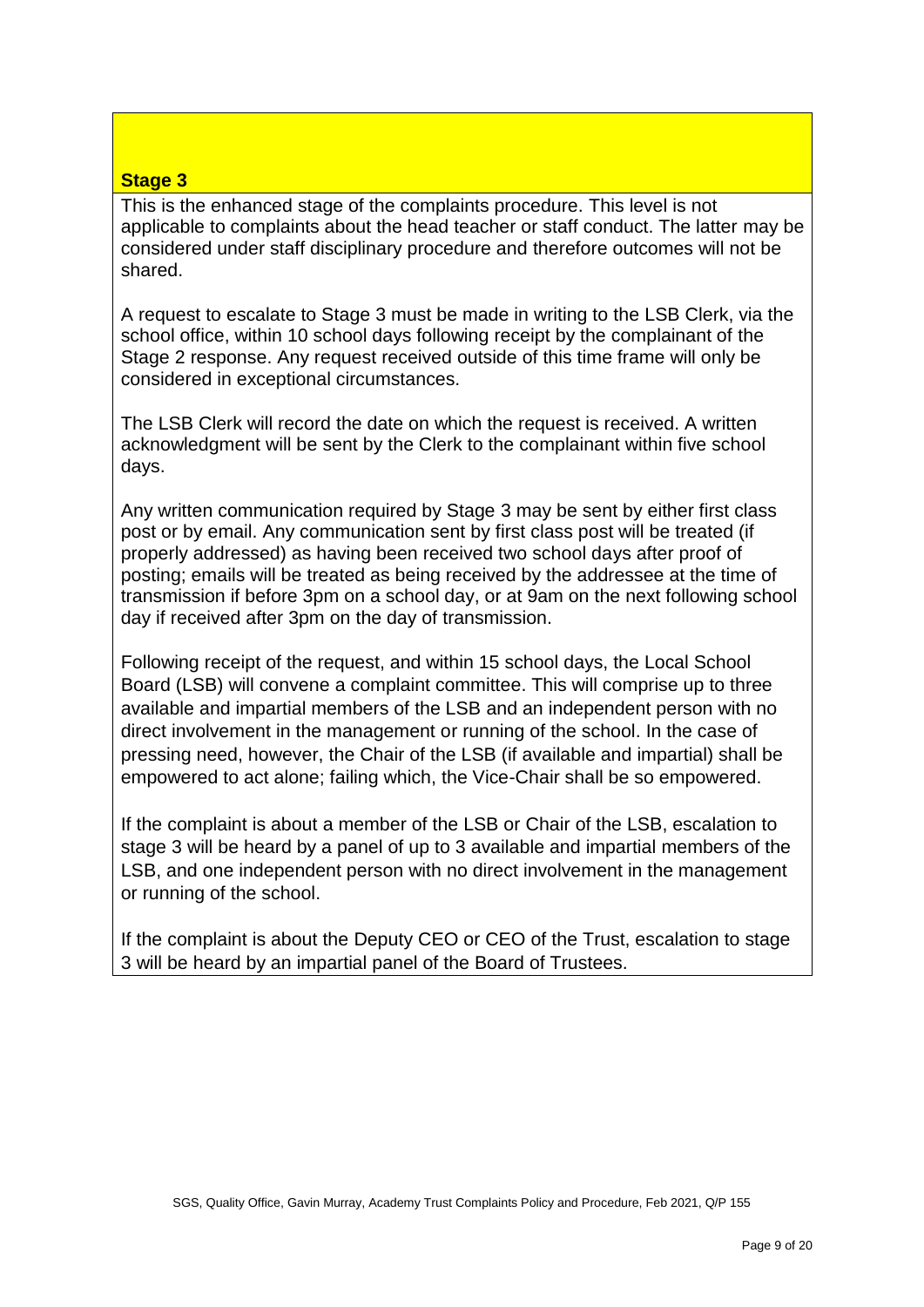Meetings of the committee may be held either remotely or by physical presence. The Clerk will notify the complainant of the request for the complainant's attendance.

The Clerk will provide the complainant with three suggested dates and times. The Clerk will give as much prior notice as is reasonably practicable in the circumstances and (if reasonably practicable) no less than five school days. At least two of the proposed dates shall be school days; and at least two of the times shall be within normal school hours. The complainant will be required to notify the Clerk in writing within two school days whether any of these dates and times is convenient and (if more than one) which is preferred. The chosen date and time shall not be capable of change save in exceptional circumstances.

If none of the proposed dates and times is convenient to the complainant, the Chair, Vice-Chair or committee chair shall determine whether to proceed in the complainant's absence (in which event the complainant will be invited to make written submissions) or whether the complainant should be given the choice of alternative dates and times. The determination will involve balancing the complainant's wishes against the need for a prompt and effective resolution of the complaint, taking due note of any complexity of argument and the school's overriding responsibility for safeguarding.

In the case of written representations made by a party to the proceedings, the Clerk will invite the complainant to submit their representations by a given date and time to either the school office (in a sealed envelope marked for the attention of the Clerk) or by email to a specified email address. A copy will be made available by the Clerk to the other party/ies to the proceedings as soon as reasonably practicable and (if reasonably practicable) at least three school days prior to the complaint committee meeting at which the LSB is to consider the complaint.

The complaint committee meeting will be held in private. Representatives from the media will not be permitted to attend. Electronic recordings of meetings or conversations will not be permitted unless the complainant's own disability or special needs require it.

A complainant may be accompanied and supported at the complaint committee meeting by a relative or friend. Neither the complainant nor the school may bring legal representation. The complaint committee is not a form of legal proceedings, its aims are reconciliation and to put right things that may have gone wrong.

The Chair, Vice-Chair or committee (as the case may be) shall consider the complaint and the entirety of the evidence presented. They may then either:

- uphold the complaint (in whole or in part)
- not uphold the complaint (in whole or in part)

If the complaint is upheld (be it in whole or in part), the Chair, Vice-Chair or committee shall: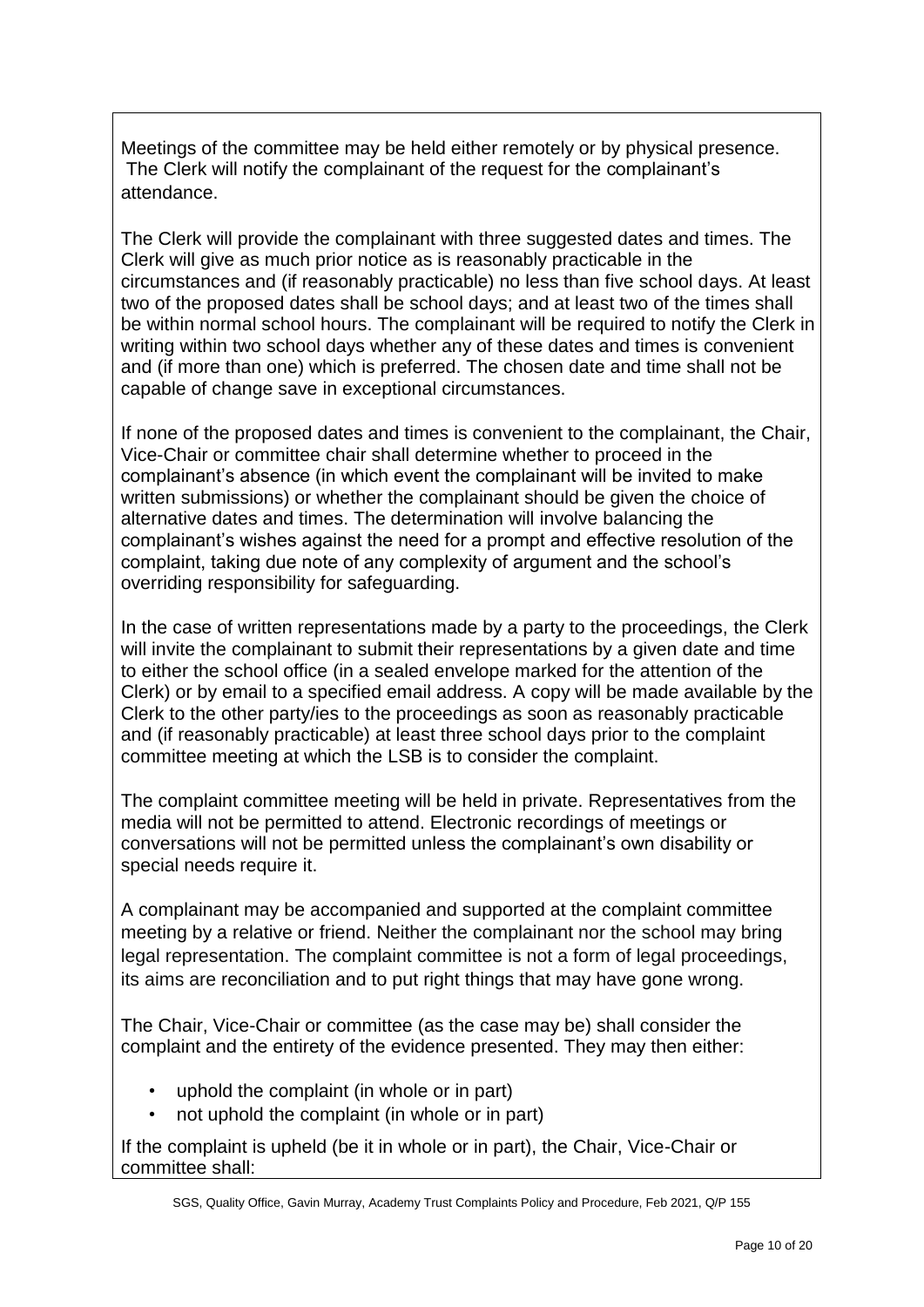• decide on the appropriate action to be taken to resolve the complaint if and where appropriate, recommend changes to the school's systems or procedures to prevent similar issues in the future.

Both the complainant and the head teacher shall be provided with a note of the decision, with a full explanation of the reasoning behind that decision, within 15 school days following the date of the complaint committee meeting. The complainant shall also be notified of their entitlement to refer the matter to the SGS Academy Trust Board if they have concerns relating to due process (but not in respect of the decision reached) by the Stage 3 Panel.

### **11. Contact us**

| <b>Forest High School</b>                                    | <b>Berkeley Green UTC</b>                                       | <b>Pegasus School</b>                                       |
|--------------------------------------------------------------|-----------------------------------------------------------------|-------------------------------------------------------------|
| Causeway Road<br>Cinderford                                  | <b>Gloucestershire Science</b><br>and Technology Park           | Hempton Lane<br>South Gloucestershire                       |
| Gloucestershire<br><b>GL14 2AZ</b>                           | Berkeley, GL13 9FB                                              | <b>BS32 4AJ</b>                                             |
| 822257<br>Tel:<br>01594<br>Email: info@foresthigh.<br>org.uk | Tel: 0800 4701 516 Email:<br>office@berkeleygre<br>enutc.org.uk | Tel: 01454 568 200 Email:<br>pegasusschool@sgscol.ac<br>.uk |
|                                                              |                                                                 |                                                             |

11.1. In the first instance contact should be addressed to the Head teacher or Clerk to the appropriate school: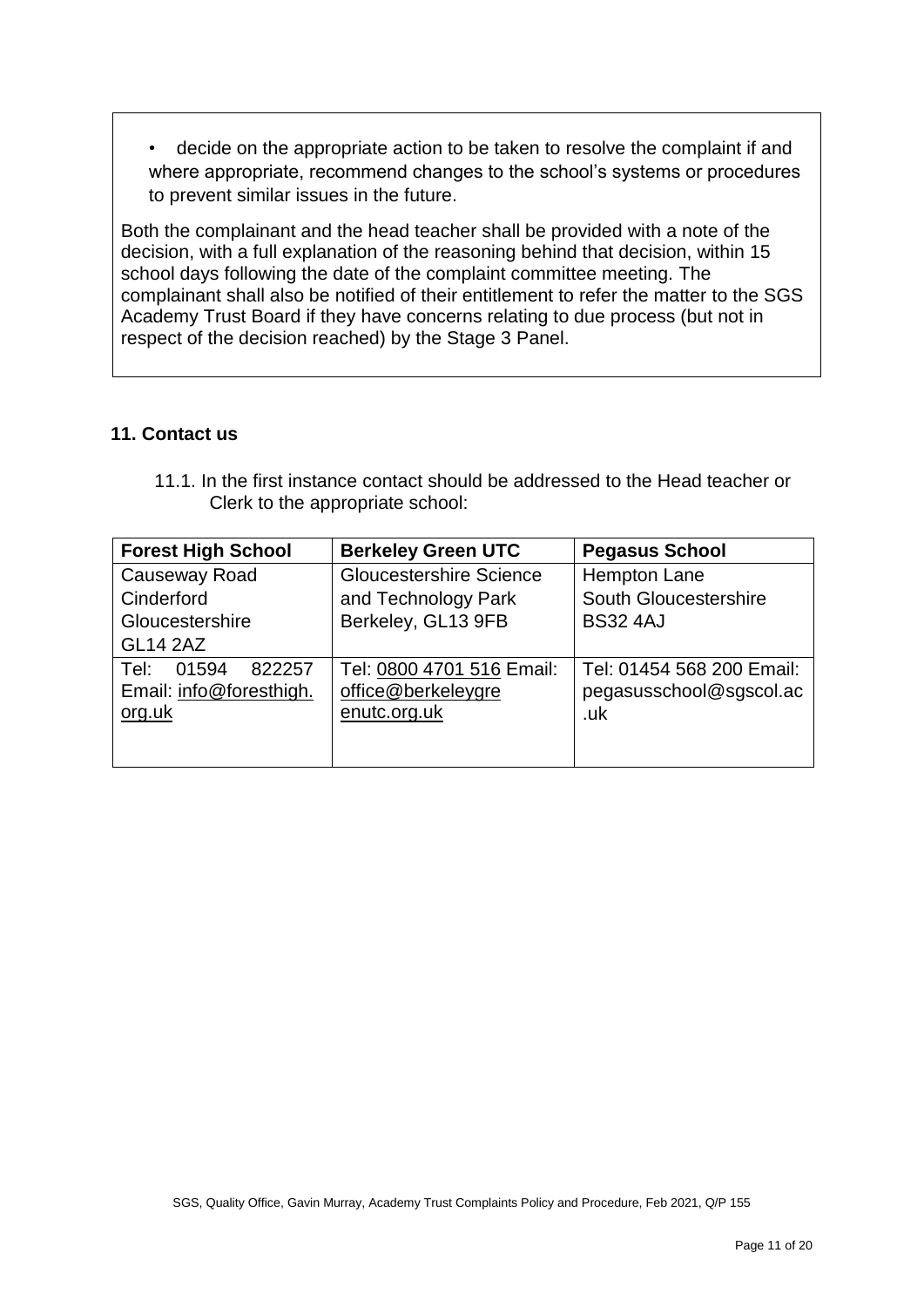If you believe that the school did not handle your complaint in accordance with this complaints procedure or that they have acted unlawfully or unreasonably in the exercise of their duties under education law, you can contact the Department for Education after you have completed Stage 3 above.

The Department for Education will not normally reinvestigate the substance of complaints or overturn any decisions made by the SGS Academy Trust Schools.

A complainant, who has completed stage 3 can refer their complaint to the Department for Education online at: [www.education.gov.uk/contactus,](http://www.education.gov.uk/contactus) by telephone on: 0370 000 2288 or by writing to:

Academy Complaints and Customer Insight Unit Education and Skills Funding Agency Cheylesmore House 5 Quinton Road **Coventry** CV1 2WT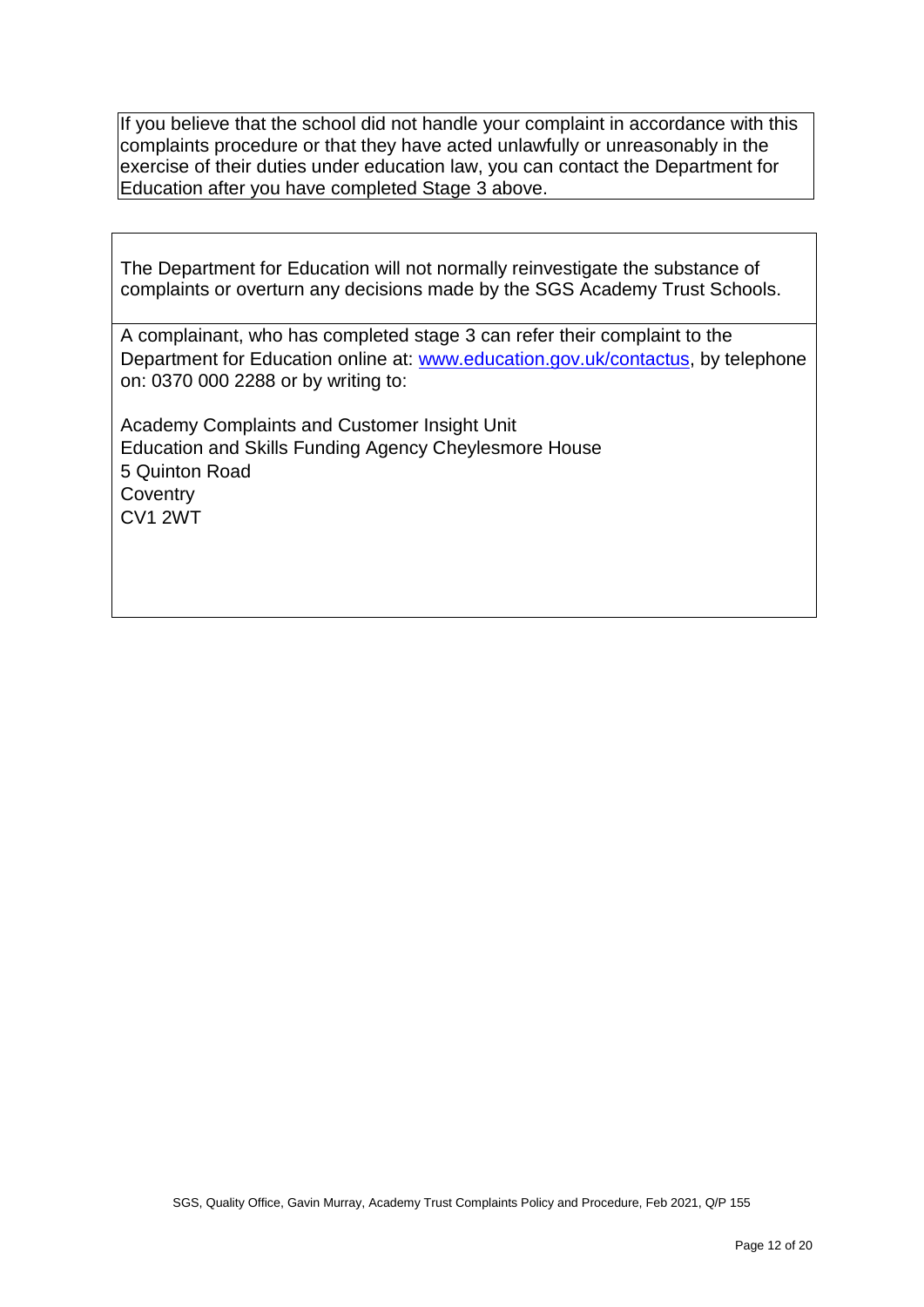# 12. Statutory complaints

12.1. Complaints relating to statutory matters cannot be considered under this policy. Instead complainants are referred to:

|           | <b>Exceptions</b>                                                      | Who to contact                                                                                            |
|-----------|------------------------------------------------------------------------|-----------------------------------------------------------------------------------------------------------|
| $\bullet$ | Admissions to                                                          | Concerns about admissions, statutory assessments of Special                                               |
|           | schools                                                                | Educational Needs, or school re-organisation proposals                                                    |
|           | Statutory<br>assessment s<br>of Special<br>Educational<br><b>Needs</b> | should be raised, as appropriate, with:<br>South Gloucestershire Council<br><b>Badminton Road</b><br>Yate |
|           | School<br>reorganisation<br>proposals                                  | <b>Bristol</b><br><b>BS37 5AF</b><br>AdmissionsAndTransport@southglos.gov.uk                              |
|           |                                                                        | <b>Gloucestershire County Council</b><br><b>Shire Hall</b><br>Gloucester<br>GL1 2TP<br>United Kingdom     |

| □ Matters likely<br>to require a<br>Child | Complaints about child protection matters are handled under<br>our child protection and safeguarding policy and in accordance<br>with relevant statutory guidance.                                      |
|-------------------------------------------|---------------------------------------------------------------------------------------------------------------------------------------------------------------------------------------------------------|
| Protection<br>Investigation               | If you have serious concerns, you may wish to contact the local<br>authority designated officer (LADO) who has local responsibility<br>for safeguarding or the Multi-Agency Safeguarding Hub<br>(MASH). |
|                                           | https://edocs.southglos.gov.uk/safeguardingchildrenboard16/pa<br>ges/local-authority-designated-officer-lado/                                                                                           |
|                                           | https://www.gscb.org.uk/i-work-with-children-young-peopleand-<br>parents/the-role-of-the-lado-and-the-allegationsmanagement-<br>process/                                                                |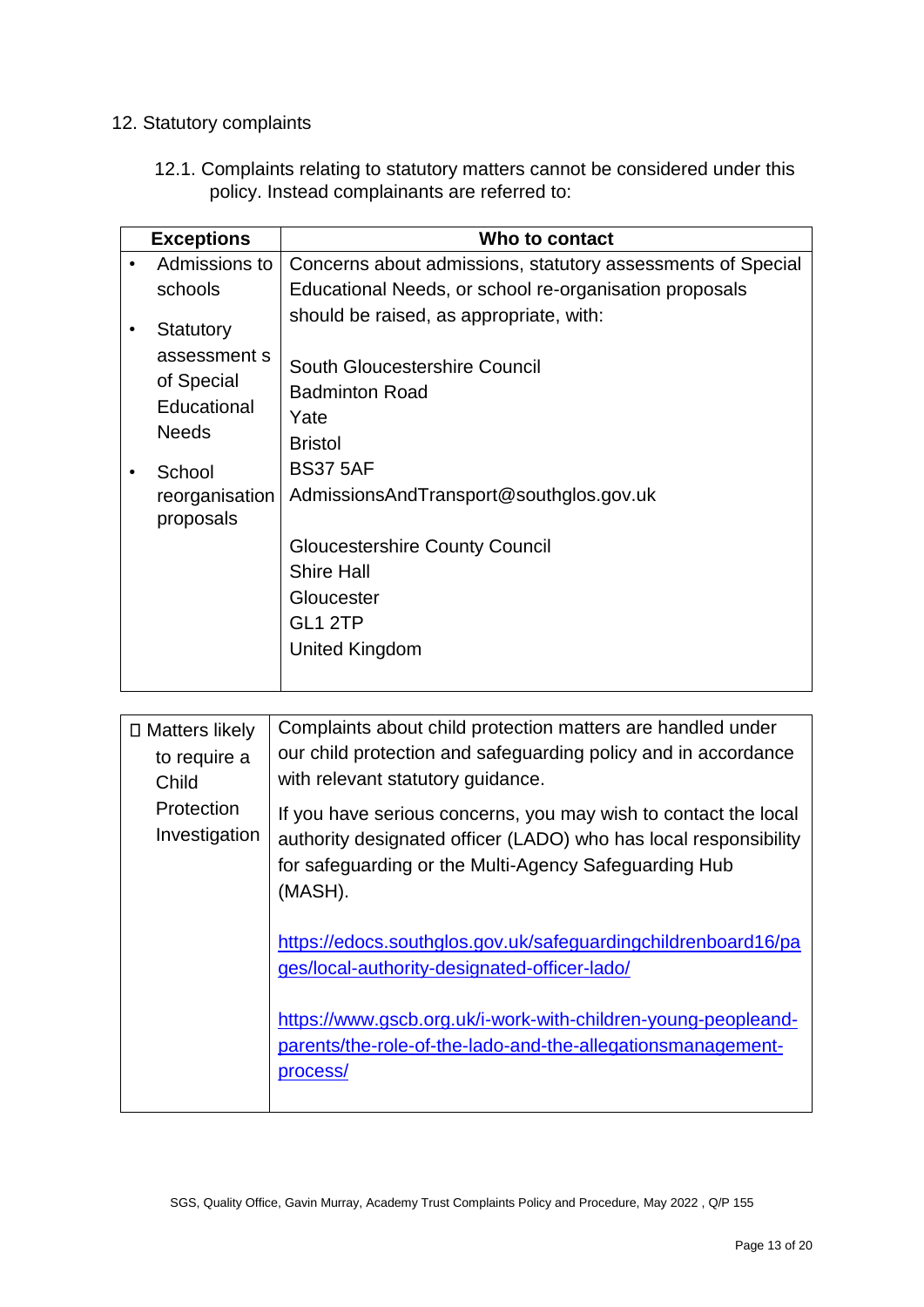| Exclusion of<br>$\Box$                                                                                                                     | Further information about raising concerns about exclusion can                                                                                                                                                                                                              |  |  |
|--------------------------------------------------------------------------------------------------------------------------------------------|-----------------------------------------------------------------------------------------------------------------------------------------------------------------------------------------------------------------------------------------------------------------------------|--|--|
| children                                                                                                                                   | be found at: www.gov.uk/school-disciplineexclusions/exclusions.                                                                                                                                                                                                             |  |  |
| from school*                                                                                                                               | *complaints about the application of the behaviour policy can<br>be made through the school's complaints procedure.                                                                                                                                                         |  |  |
| □ Whistleblowi<br>ng                                                                                                                       | We have an internal whistleblowing procedure for all our<br>employees, including temporary staff and contractors.                                                                                                                                                           |  |  |
|                                                                                                                                            | The Secretary of State for Education is the prescribed person<br>for matters relating to education for whistleblowers in education<br>who do not want to raise matters direct with their employer.<br>Referrals can be made at: www.education.gov.uk/contactus.             |  |  |
|                                                                                                                                            | Volunteer staff who have concerns about our school should<br>complain through the school's complaints procedure. You may<br>also be able to complain direct to the LA or the Department for<br>Education (see link above), depending on the substance of<br>your complaint. |  |  |
| □ Staff<br>grievances                                                                                                                      | Complaints from staff will be dealt with under the school's<br>internal grievance procedures.                                                                                                                                                                               |  |  |
| □ Staff conduct                                                                                                                            | Complaints about staff will be dealt with under the school's                                                                                                                                                                                                                |  |  |
|                                                                                                                                            | internal disciplinary procedures, if appropriate.                                                                                                                                                                                                                           |  |  |
|                                                                                                                                            | Complainants will not be informed of any disciplinary action<br>taken against a staff member as a result of a complaint.<br>However, the complainant will be notified that the matter is<br>being addressed                                                                 |  |  |
|                                                                                                                                            |                                                                                                                                                                                                                                                                             |  |  |
| Complaints<br>$\Box$<br>about<br>services<br>provided by<br>other<br>providers<br>who<br>may<br>school<br>use<br>premises or<br>facilities | Providers should have their own complaints procedure to deal<br>with complaints about service. Please contact them direct.                                                                                                                                                  |  |  |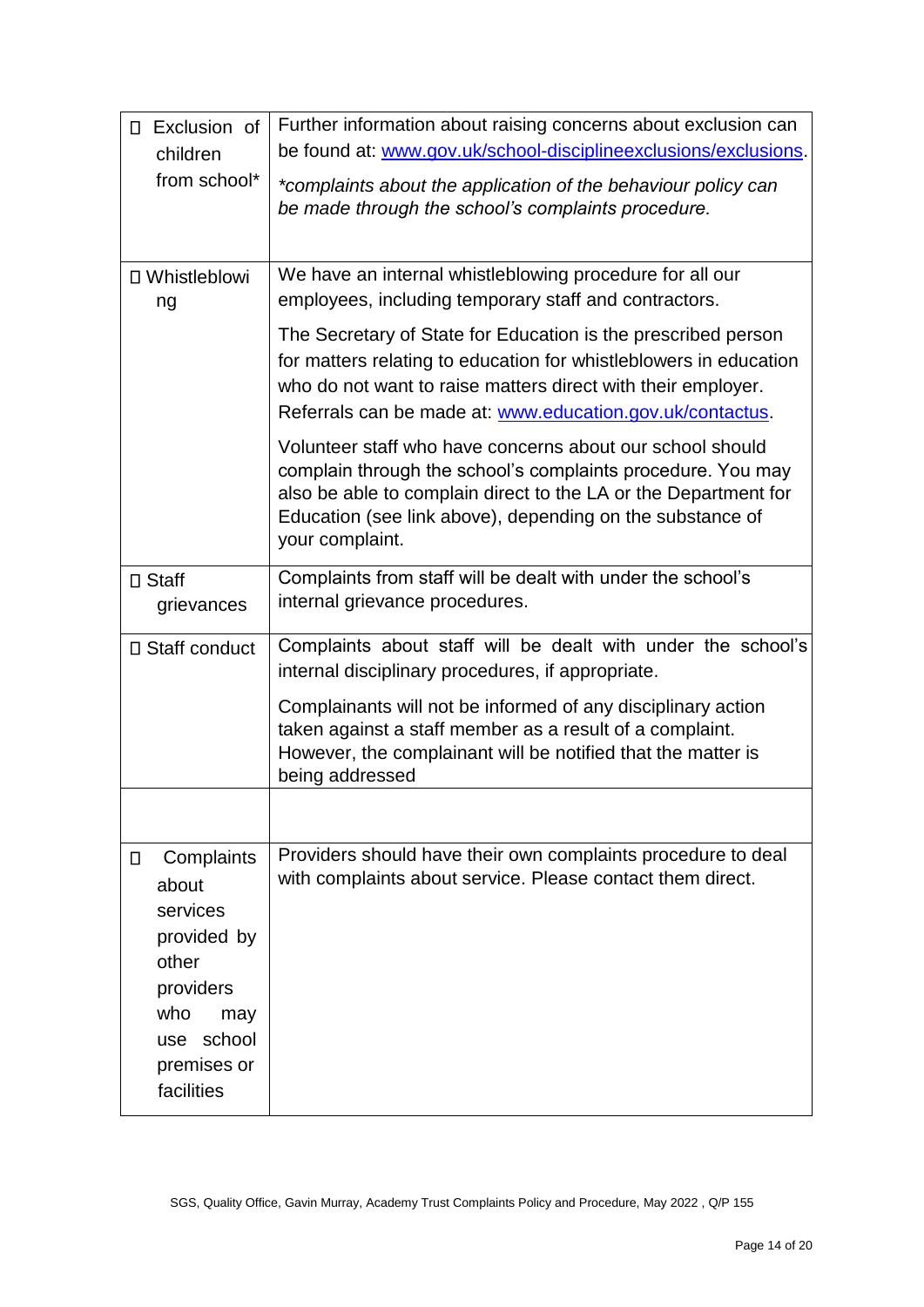| Please contact the Department for Education at:                 |
|-----------------------------------------------------------------|
| www.education.gov.uk/contactus                                  |
|                                                                 |
|                                                                 |
| Complainants who are dissatisfied with the content of the daily |
| act of collective worship (DACW) should contact their local     |
| authority.                                                      |
|                                                                 |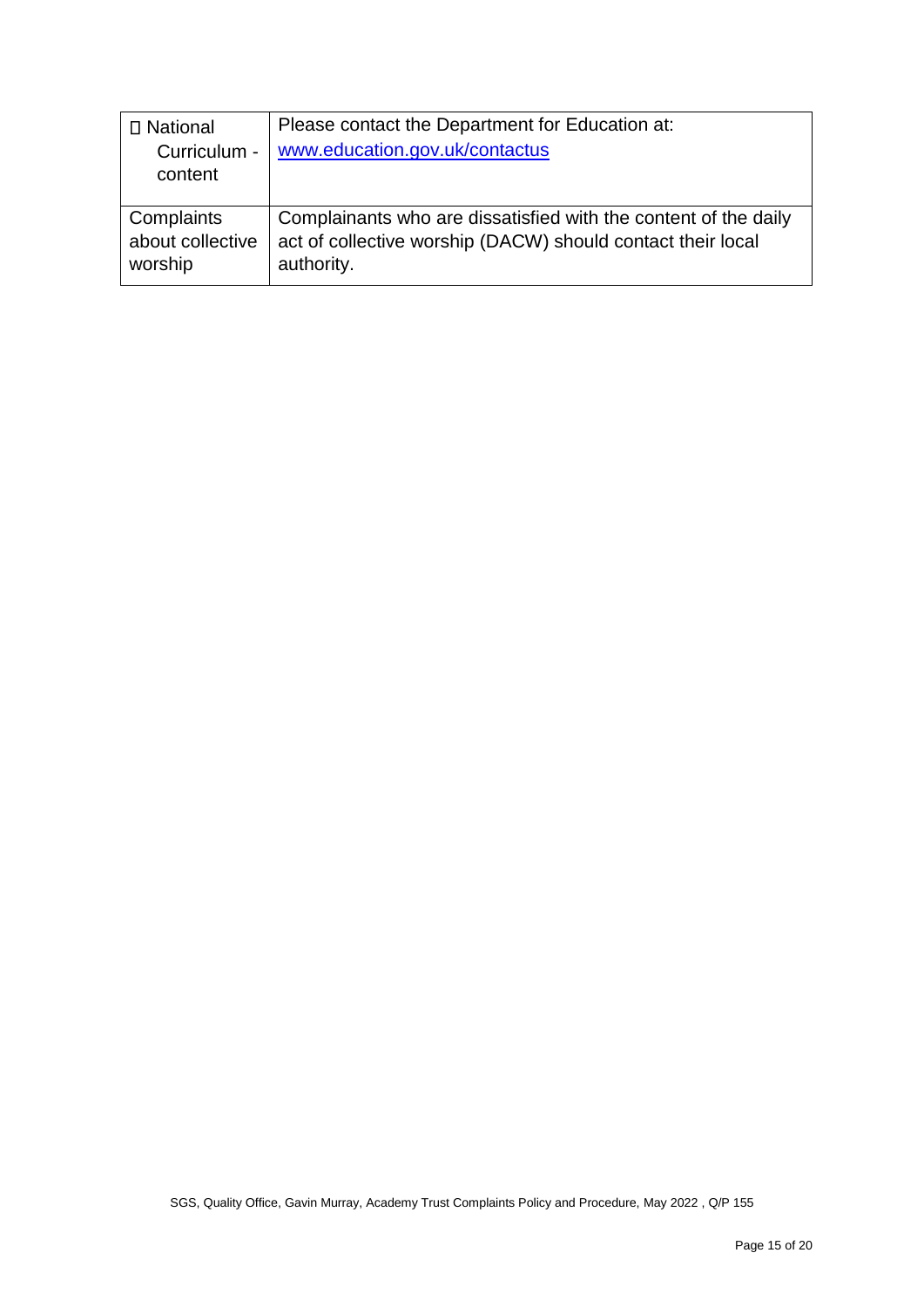| Completed by:                                                                                                         |  |  |  |
|-----------------------------------------------------------------------------------------------------------------------|--|--|--|
| Vice Principal - Performance, Standards &<br>06/05/2020<br>Gavin Murray<br>Effectiveness                              |  |  |  |
| I have read the guidance document: Completing a Policy Impact Assessment?                                             |  |  |  |
| If this policy has been up-dated, please tick to confirm that the initial impact screening has<br>also been reviewed: |  |  |  |

| <b>EQUALITY AND DIVERSITY IMPACT ASSESSMENT</b>                                                                                                                                                       |                                                                                                                                                                                                               |  |  |  |
|-------------------------------------------------------------------------------------------------------------------------------------------------------------------------------------------------------|---------------------------------------------------------------------------------------------------------------------------------------------------------------------------------------------------------------|--|--|--|
| Characteristic                                                                                                                                                                                        | This policy seeks to:                                                                                                                                                                                         |  |  |  |
| Age                                                                                                                                                                                                   | No appreciable impact                                                                                                                                                                                         |  |  |  |
| Disability                                                                                                                                                                                            | Use available resources to identify and address any issues of inequality as a<br>result of disability. Supporting pupils both academically and pastorally in<br>order that they should be successful.         |  |  |  |
| Faith or Belief                                                                                                                                                                                       | No appreciable impact                                                                                                                                                                                         |  |  |  |
| Gender                                                                                                                                                                                                | No appreciable impact                                                                                                                                                                                         |  |  |  |
| Race or Ethnicity                                                                                                                                                                                     | No appreciable impact                                                                                                                                                                                         |  |  |  |
| Orientation                                                                                                                                                                                           | No appreciable impact                                                                                                                                                                                         |  |  |  |
| Gender reassignment                                                                                                                                                                                   | No appreciable impact                                                                                                                                                                                         |  |  |  |
| Economic disadvantage                                                                                                                                                                                 | No appreciable impact                                                                                                                                                                                         |  |  |  |
| <b>Rural isolation</b>                                                                                                                                                                                | No appreciable impact                                                                                                                                                                                         |  |  |  |
| Marriage                                                                                                                                                                                              | No appreciable impact                                                                                                                                                                                         |  |  |  |
| Pregnancy & maternity                                                                                                                                                                                 | No appreciable impact                                                                                                                                                                                         |  |  |  |
| Carers & care leavers                                                                                                                                                                                 | Use available resources to identify and address any issues of inequality as a<br>result of being in care or a care leaver. Supporting learners both<br>academically and pastorally in order to be successful. |  |  |  |
| Vulnerable persons                                                                                                                                                                                    | Use available resources to identify and address any issues of inequality as a<br>result of being a vulnerable person. Supporting learners both academically<br>and pastorally in order to be successful.      |  |  |  |
| Please identify any sections of the policy that specifically seek to maximise<br>Sections 7.2 and 9.2<br>opportunities to improve diversity within any of the Academy Trust's<br>stakeholder groups:  |                                                                                                                                                                                                               |  |  |  |
| Please identify any sections of the policy that specifically seek to improve<br>equality of opportunity within any of the Academy Trust's stakeholder groups:                                         |                                                                                                                                                                                                               |  |  |  |
| Is there any possibility that this policy<br>If you have ticked yes (red), which<br>characteristic will be most affected?<br>could operate in a discriminatory way?<br>$\Box$<br>×<br>Choose an item. |                                                                                                                                                                                                               |  |  |  |
| If yes please confirm that the Policy has been sent for a full Equality<br>Click or tap to enter a date.<br>П<br>& Diversity Impact Assessment, and note the date:                                    |                                                                                                                                                                                                               |  |  |  |

**Note:** if the policy does not seek to increase diversity or improve equality you should go back and review it before submitting it for approval.

| <b>MAPPING OF FUNDAMENTAL RIGHTS</b>                                |                            |  |
|---------------------------------------------------------------------|----------------------------|--|
| Which United Nations Convention on                                  | Art. 28 Right to education |  |
| the Rights of the Child (UNCRC), Right<br>Art. 40. Right to justice |                            |  |
| Art. 42 Right to know your rights<br>does this policy most protect: |                            |  |

SGS, Quality Office, Gavin Murray, Academy Trust Complaints Policy and Procedure, May 2022 , Q/P 155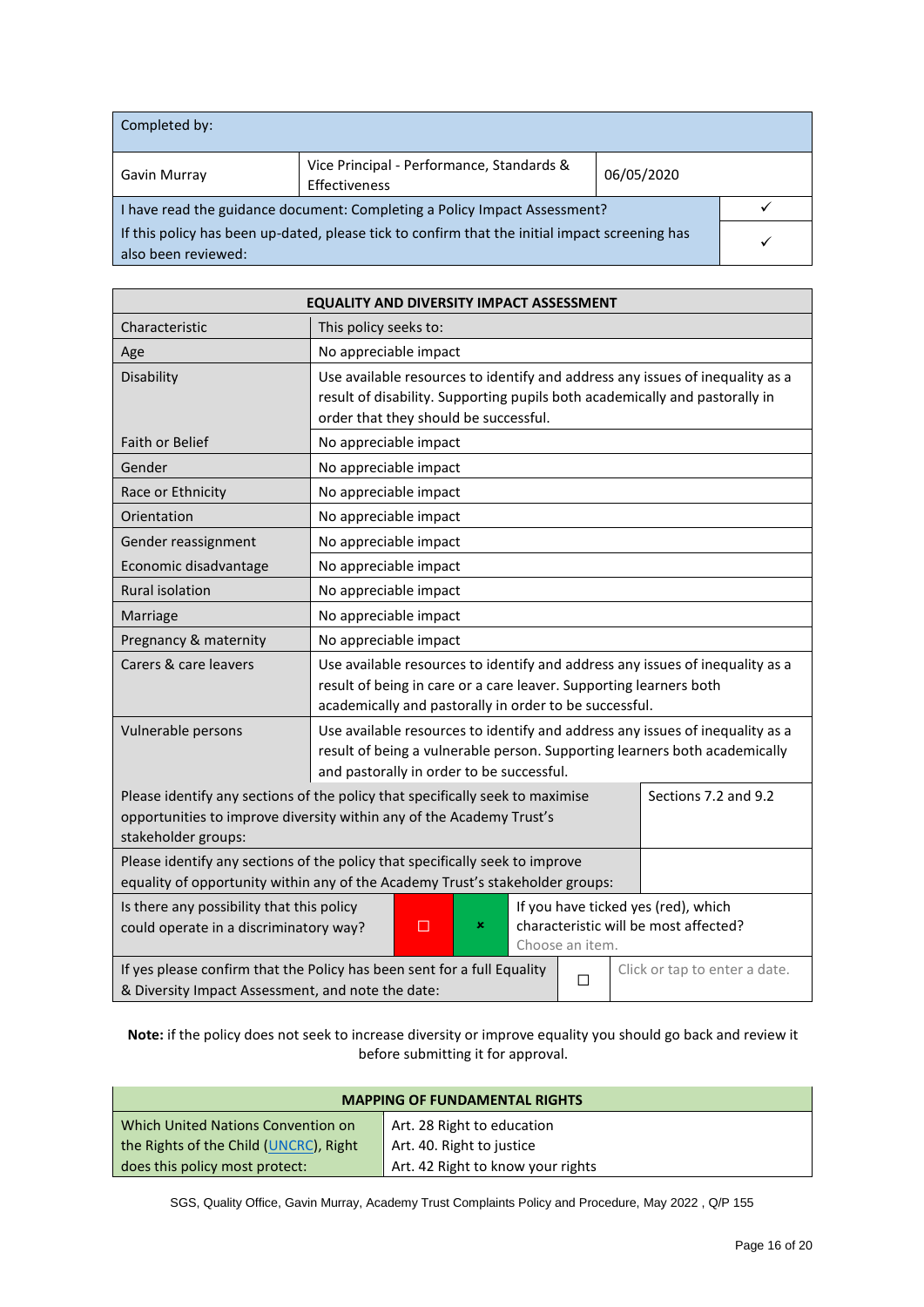| Which Human Right (HRA) does this | Art. 14 Prohibition of discrimination Art. |
|-----------------------------------|--------------------------------------------|
| policy most protect:              | 7 No punishment without law                |

#### **DATA PROTECTION & PRIVACY BY DESIGN SCREENING**

| Tick to confirm that you have considered any data protection issues as part of the design and        |  |
|------------------------------------------------------------------------------------------------------|--|
| implementation of this policy; and, that implementing this policy will not result in the collection, |  |
| storage or processing of personal data outside of official Academy Trust systems:                    |  |
| Tick to indicated that this policy has or requires a Data Privacy Impact Assessment:                 |  |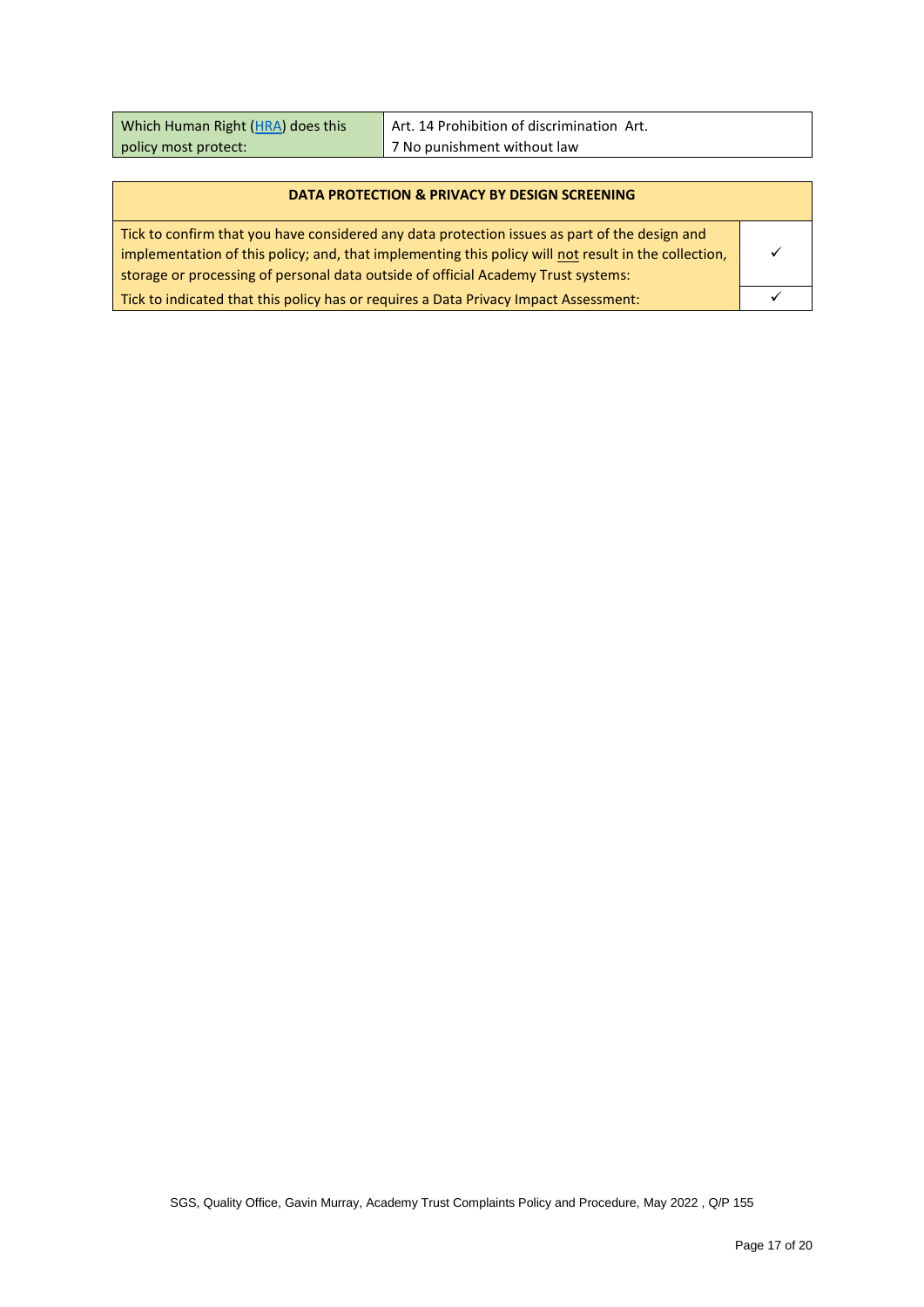#### Appendix 1: **Formal Complaint Form**

Before you complete this form, please ensure that you have firstly raised the matter informally at a local level with the appropriate Tutor, Teacher or Middle leader. Please also ensure that you have carefully read the SGS Academy Trust's Complaints Policy & Procedure.

#### **SECTION A: PUPIL DETAILS**

| Name, including your Surname (Family Name):              |  |
|----------------------------------------------------------|--|
| Pupil ID Number (e.g. sgs12345):                         |  |
| Which School are you enrolled at:                        |  |
| <b>Daytime Telephone Number:</b>                         |  |
| Year/ tutor group:                                       |  |
| Date of complaint (or incident leading to<br>complaint): |  |

#### **SECTION B: ELECTED REPRESENTATIVE (DATA PROTECTION WAIVER)**

**If you the Parent, Carer or Guardian of a child under the age of 16 and you wish to complain on their behalf:** 

**By ticking the box below, I confirm that I am giving consent to the Trust to process my personal data in order that my complaint may be investigated.** 

**Tick here to confirm** ☐

#### **SECTION C: PARENTAL REPRESENTATIVE**

**If you are over 14 years old and you wish to appoint a representative to act on your behalf you can do so here.** 

|--|

**By ticking the box below, I confirm that I am giving consent to the Trust to share my personal data with my representative and; I understand that all correspondence relating to my complaint will be sent to my representative, unless I ask my School to stop.**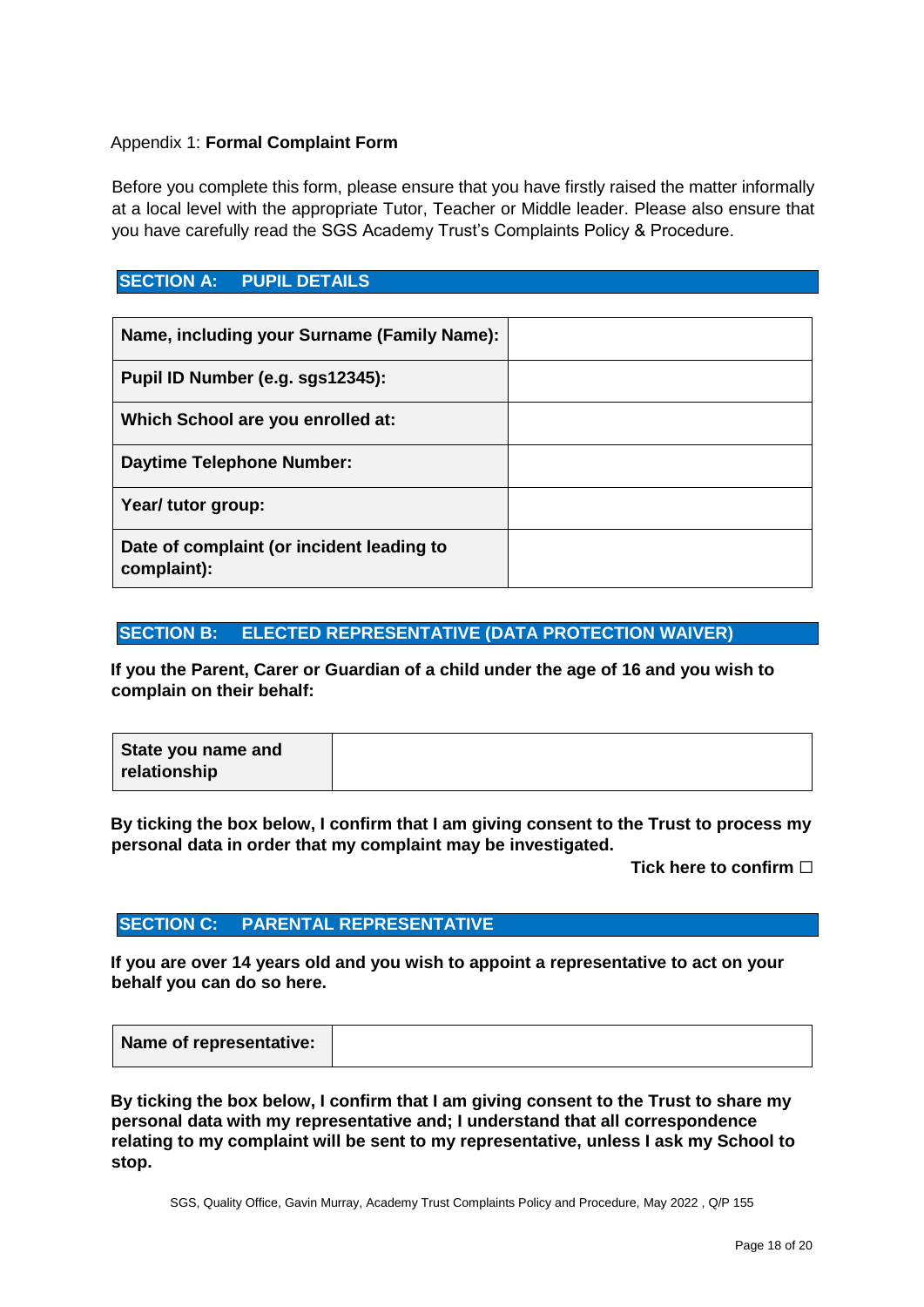#### **SECTION D: SUPPORTING STATEMENT**

**Please give details of the circumstances of your complaint and attach any relevant supporting evidence (continuing on a separate sheet if necessary).** 

**Please indicate the remedy you are seeking as a resolution to your appeal:** 

#### **SECTION E: DETAILS OF EARLY INFORMAL DISCUSSIONS**

**Has this complaint been raised informally first with the appropriate Tutor, Teacher or Middle Leader?** 

| Name of staff<br>member: |                                                                             |
|--------------------------|-----------------------------------------------------------------------------|
| <b>Post Title:</b>       |                                                                             |
| Date discussed:          |                                                                             |
|                          | What was the outcome? (Please also indicate why you are still dissatisfied) |

#### **SECTION E: DECLARATION**

#### **By signing this form, I declare that:**

- I have read and understood the SGS Academy Trust Complaints Policy & Procedure.
- I understand that the Trust will need to gather information about the matters raised in my complaint and that this information may include sensitive personal details which will be processed in accordance with Data Protection legislation and the [Trust's Privacy](https://academytrust.sgscol.ac.uk/privacy-statement)  **[Notice](https://academytrust.sgscol.ac.uk/privacy-statement)**
- I understand that my complaint will be handled in confidence, but that in order to investigate the issues raised it may be necessary to disclose the content of my appeal to relevant staff or exchange information with external organisations